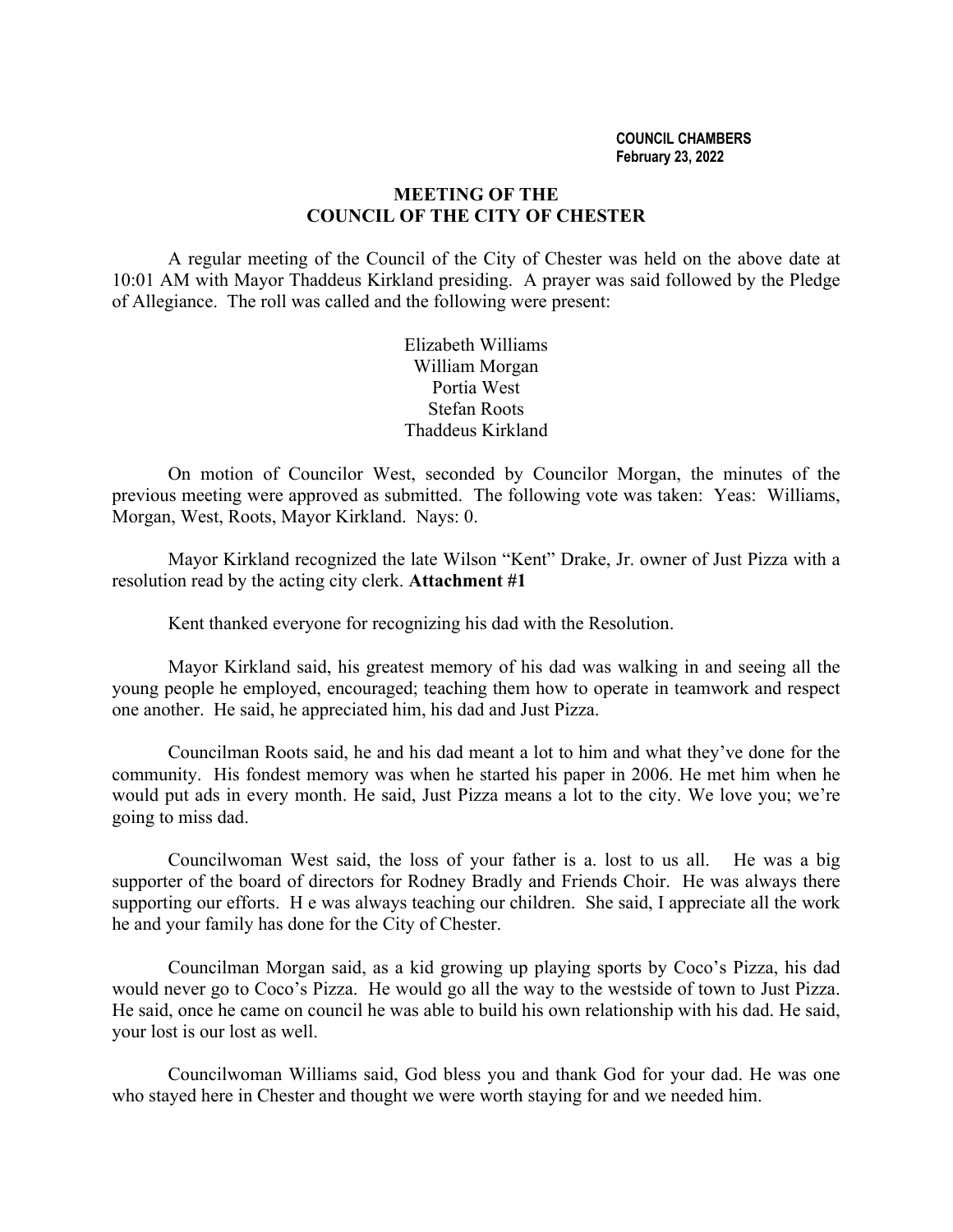Mayor Kirkland recognized Receiver Nichols, Chester Upland School District for being in attendance.

Mayor Kirkland asked if anyone in the audience had any comments on Agenda items only.

Employee Kim Pinder-Garner spoke about Wilson "Kent" Drake, she said, your dad was extraordinary. He was a giving person. He saw no hate or color he had been a part of her family for 30 years. She spoke about how he would dress up as Santa at Christmas and Easter and give gifts to her children. She said, we love you and we loved your dad.

The Acting City Clerk proceeded with the reading of the Resolutions.

#### **RESOLUTION**

### **THE COUNCIL OF THE CITY OF CHESTER DOES RESOLVE:**

That it does appoint Joshua Mann, to the position of Patrol Officer, Chester Police Department, Department of Public Affairs, effective February 28, 2022, with a one (1) year probationary period, on a full-time basis, with all benefits applicable thereto, at the salary range provided in the Annual Appropriation Ordinance.

FURTHER, that said Patrol Officer is required to reside in the City of Chester for the first five (5) years of employment and must submit proof of residency to the Human Resources Department within three (3) months of his date of hire. Thereafter, he may maintain his residence within fifty (50) miles of city hall.

On motion of Councilor West, seconded by Councilor Morgan, the above Resolution was adopted. The following vote was taken: Yeas: Williams, Morgan, West, Roots, Mayor Kirkland. Nays: 0.

#### **RESOLUTION**

**WHEREAS,** on September 22, 2021, Chester City Council approved the Reverse Subdivision plans for John Kelly to reverse subdivide eight (8) lots into one (1) lot at Concord Avenue and Patterson Street, Chester, PA 19013; and

WHEREAS, said plans were not recorded within 90 days of municipal approval.

# **NOW THEREFORE, THE COUNCIL OF THE CITY OF CHESTER DOES RESOLVE:**

That in accordance with the recommendation of the Chester City Planning Commission dated August 11, 2021 and reviewed by the Delaware County Planning Commission on August 19, 2021, it does hereby grant final approval to John Kelly for the reverse subdivision of eight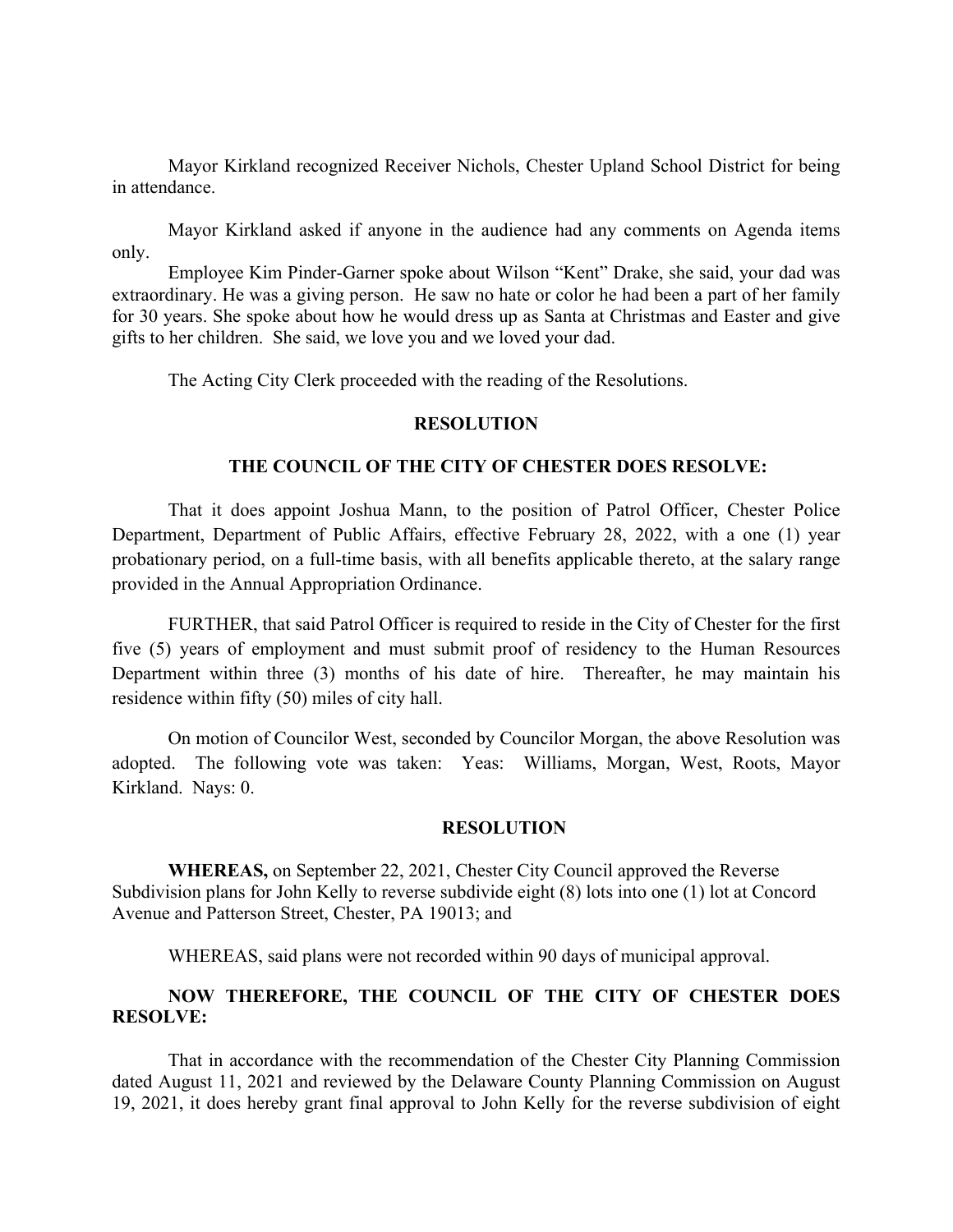(8) lots into one (1) lot at Concord Avenue and Patterson Street, Chester, PA 1901 as shown on a plan by Catania Engineering 520 W. MacDade Blvd, Milmont Park, PA, 19033; dated February 26, 2021.

On motion of Councilor West, seconded by Councilor Morgan, the above Resolution was adopted. The following vote was taken: Yeas: Williams, Morgan, West, Roots, Mayor Kirkland. Nays: 0.

### **RESOLUTION**

**WHEREAS,** the property located at 418 Avenue of the States (the "Property") is located in a Keystone Opportunity Zone; and

WHEREAS, under the Pennsylvania Liquor Code, the property qualifies for the issuance of an Economic Development Liquor License by the Pennsylvania Liquor Control Board (the "LCB"; and

WHEREAS, THE OWNER OF THE Property desires to open a restaurant with a liquor license; and

WHEREAS, Chester City Council believe that it is in the best interest, for economic development within the City, for the Property to be developed with a restaurant with a liquor license.

# **NOW THEREFORE, THE COUNCIL OF THE CITY OF CHESTER DOES RESOLVE**:

- 1. That the City hereby approves of the application by the owner or tenant of the Property to the LCB for the issuance of an Economic Development Liquor License, and provides its consent for the use of said license at the Property.
- 2. The appropriate City official(s) are hereby authorized to execute and deliver any such documents as may be required by the LCB with respect to the foregoing consent and approval.

On motion of Councilor West, seconded by Councilor Morgan, the above Resolution was adopted. The following vote was taken: Yeas: Williams, Morgan, West,

Nays: 1 Roots .Abstention: 1 Mayor Kirkland

# **RESOLUTION**

# **THE COUNCIL OF THE CITY OF CHESTER DOES RESOLVE**:

That is does hereby approve the proposed settlement agreement with Rivertown Developers for the property located at 2501 Seaport Drive, Chester, PA 19013

**FURTHER,** the City has agreed to apply One Hundred Thirty Thousand, Five Hundred Forty-Three Dollars and Ninety-One Cents (130, 543.91) as a credit towards the 2022 property tax.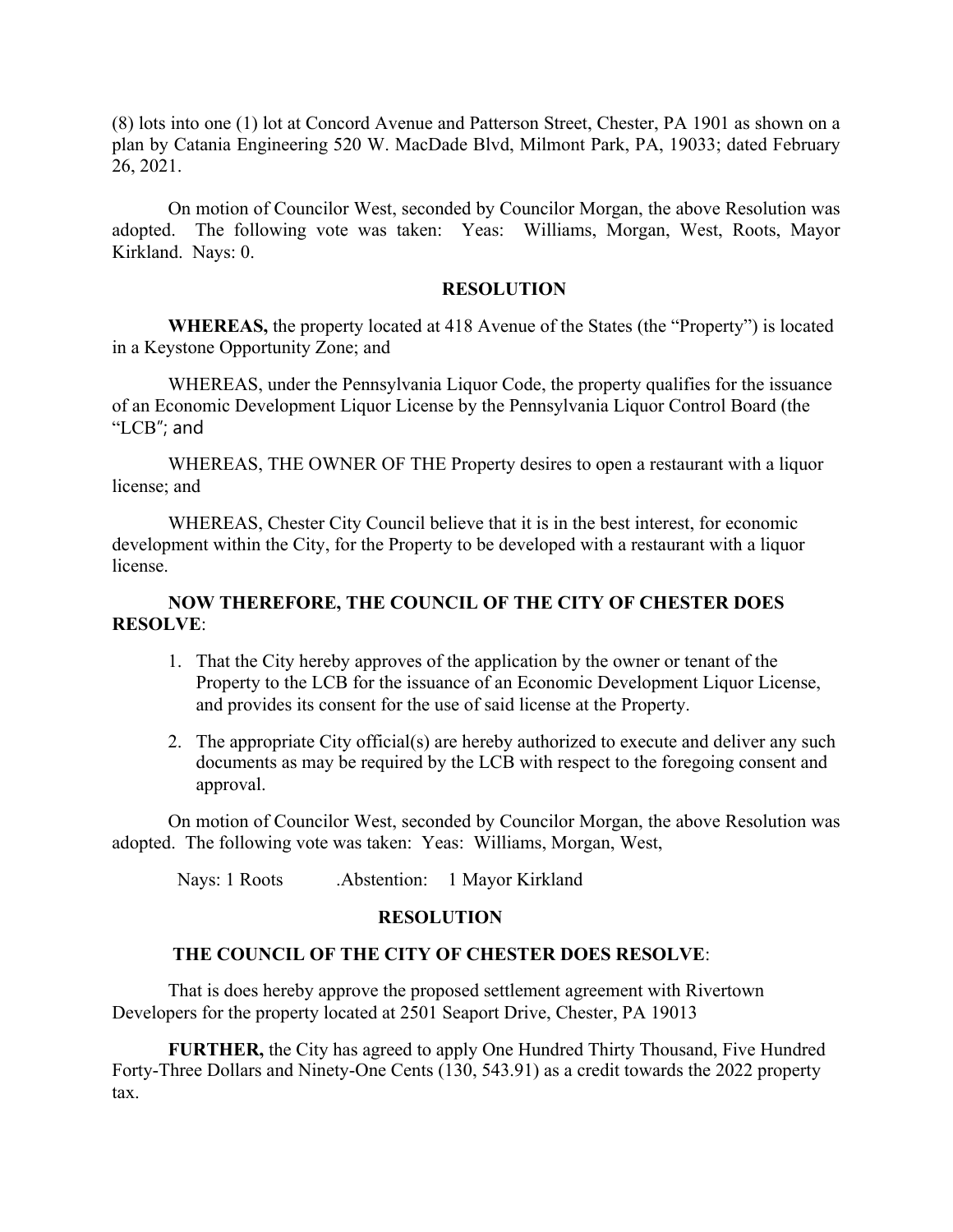**EVEN FURTHER**, the proper City is hereby directed to make the necessary changes to the records and send the appropriate notice to the property owner.

On motion of Councilor West, seconded by Councilor Morgan, the above Resolution was adopted. The following vote was taken: Yeas: Williams, Morgan, West, Roots, Mayor Kirkland. Nays: 0

### **RESOLUTION**

#### **THE COUNCIL OF THE CITY OF CHESTER DOES RESOLVE;**

That it does approve and order payment of a series of bills and refunds as prepared by the Department of Accounts and Finance and as shown on Expenditure Approval List dated February 11, 2022 attached hereto and made a part hereof, subject to approval from the Department of Accounts and Finance.

On motion of Councilor West, seconded by Councilor Morgan, the above Resolution was adopted. The following vote was taken: Yeas: Williams, Morgan, West, Roots, Mayor Kirkland. Nays: 0.

Mayor Kirkland recognized Councilman Roots to respond to his NO vote on the application for liquor license.

Roots said, I thought we were being a little cavalier of how the resolution is written. The resolution does not have the address, building owner or tenant on it. He agreed with Mayor Kirkland that revitalization of the downtown is necessary and welcome it. He said he didn't know what the overall plan for the downtown is, but he was sure he would get to know that. He said, he needs to see more about what the plan is for the overall Avenue of the States.

Ken Shuster, Solicitor had a correction to the Resolution. He said the resolution referenced a KOZ. The KOZ has expired that's why the applicant must come before the Council for approval of the liquor license application. The owner of record is an LLC. The applicant will have to go through our planning department for zoning. There will be application to the LBC to apply for a liquor license. Getting approval from Council is the initial step in the process to obtain a liquor license.

Covid Report from Ms. King, Health Department

### **See Attachment #2**

Councilwoman Roots recognize how seriously the age group of 65-74 is taking being vaccinated. They are at 100% for one vaccine and 98% on both vaccines. He applauded that age group. He reminded everyone to continue to social distance, wash their hands and wear their mask

Mayor Kirkland acknowledged State Representative Brian Kirkland and City Controller Edith Blackwell for being in attendance.

The Time Capsule found in the cornerstone of Pulaski School was opened.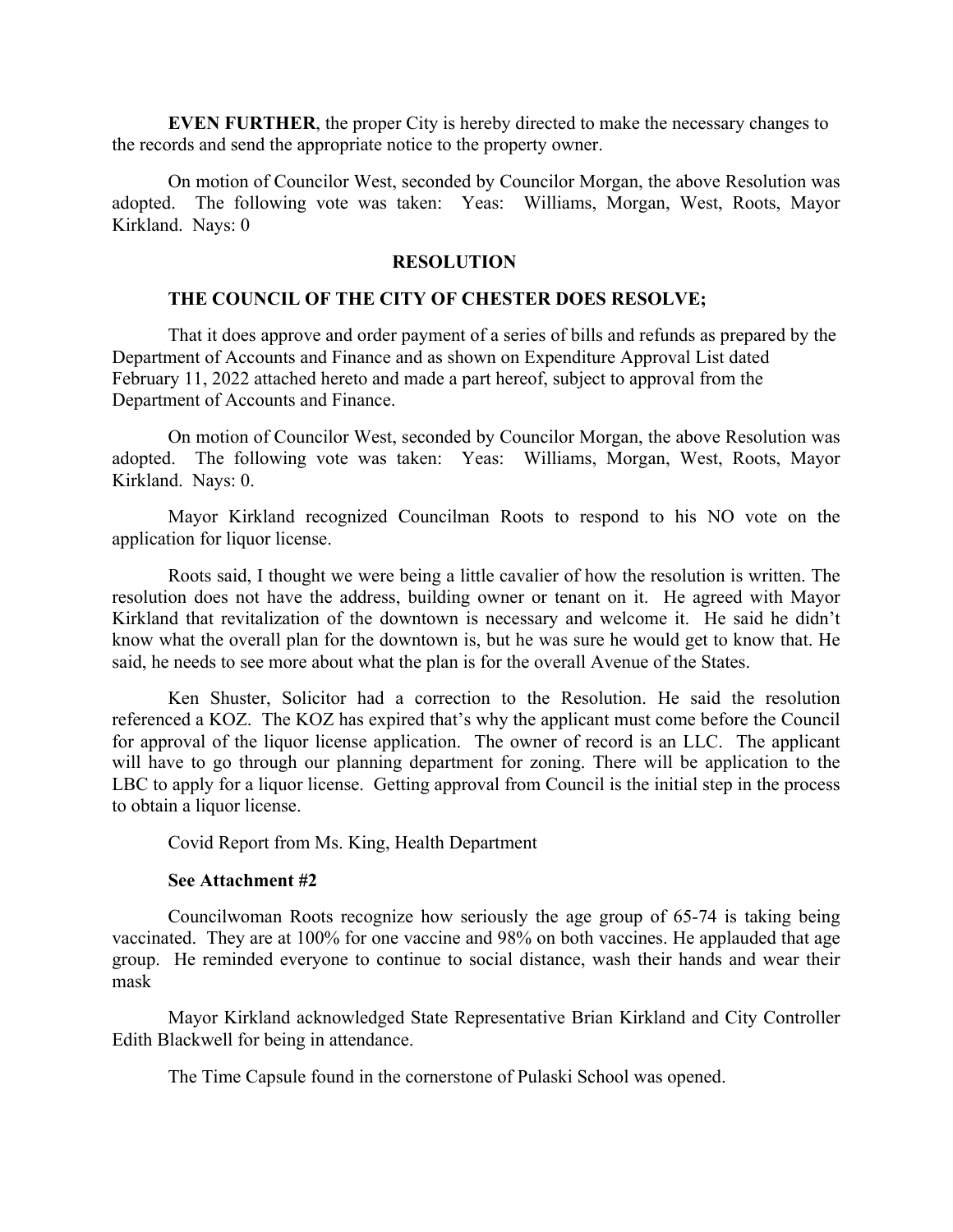Ms. Carole from the Chester Historical Preservation Committee was present to help open and read the contents of the time capsule.

School district of Chester Rules and Regulations

Dedication day assignment October 11, 1959

Required guest at the dedication

List of teachers from 1959

Orientation agenda for the school September 1959

Attendance records from 1959

Chester Times October 10, 1959 -7 cents

Dedication for Pulaski Principal Nathaniel Palaffin

Receiver Nafis Nichols presented the time capsule contents to Ms. Carol Fireng of the Chester Historical Preservation Committee to have the contents stored at the Chester Historical Society.

Mayor recognized Peter Rykard and Joan Neal from the Planning Department. He also recognized Lisa Gaffney and members of CEDA for their hard work working on the RFP (Request for Proposal) seeking persons to complete the 2020 plan.

# **PUBLIC COMMENT**

Anita Littleton,  $330 \text{ w } 9^{\text{th}}$  St., Chester, PA. Her first question was to Councilwoman West regarding plans that are in place in reference to recyclables not being picked up. She said, trash and recyclables are being picked up at the same time. She said she is concerned about trucks going down 9<sup>th</sup> St. She is concerned for the children since there are 2 schools in the area. She would like to see something done. She suggested speed bumps. She would like Council to look into that. She asked, what time frame should be expected to receive return calls back from council members? She asked if residents can submit questions via email if they can't make the council meeting since they are 10:00 in the morning. She asked for clarification as to why churches/religious organizations are being prohibited in the LIC zoning district.

Councilwoman West said, plans are still in the works with the receiver, mayor and council. 1) as to how we will coordinate efforts regarding bulk trash and possibly dump site pick-ups. They are working on it. We are working on what the agreement will look like as far as additional payment for the additional service.

She said, I will speak with the supervisor from JP Mascaro. I will let them know that the recycling was missed and combined. They went out to Palmer St to look at the tire situation. She said, they have been going out everyday addressing the dump sites. They found that there are no cameras in the area.

Roots asked is it mandated that trucks take 291? Is it illegal to come down  $9<sup>th</sup>$  St.?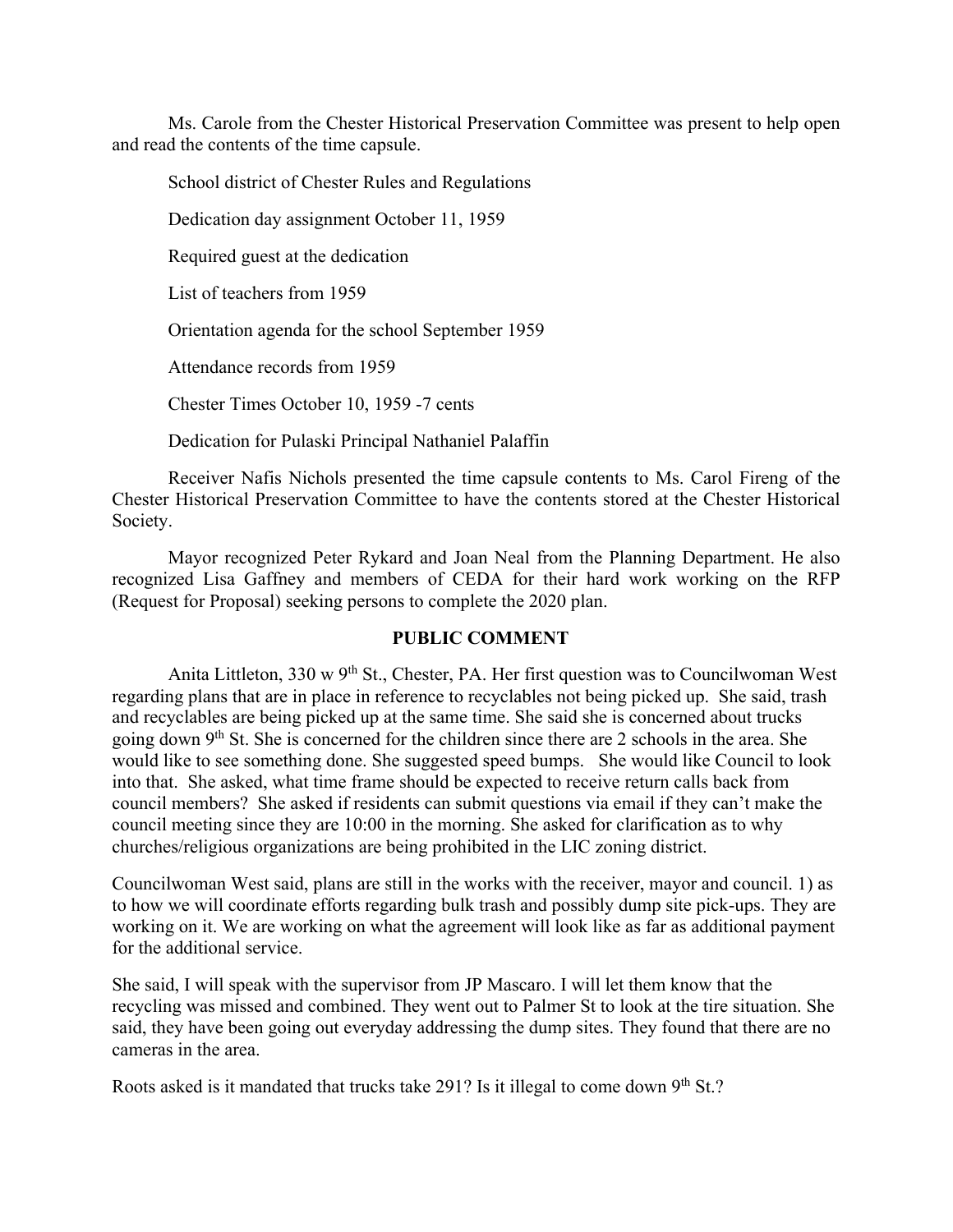Commissioner Gretsky said, there is no mandate.

Anita Littleton wanted to know how to get it mandated to get the trucks to not come down 9<sup>th</sup>. for the trucks that are not local deliveries.

Mike Galante said, there is still a need for trucks to come down 9<sup>th</sup> St. such as local deliveries. He said, when construction work was being done on Morton Ave.; the street was lowered so they wouldn't hit the bridge and trucks could go down Morton Ave. to 291.

Peter Rykard said, there was study done by (Delaware Valley Regional Planning Commission) DVRPC on traffic in Chester. They have determined that it would be easier to keep people off of 9th St. to reroute from route 13 to 291. When things happen on I-95, and they see route 13 they end up on  $9<sup>th</sup>$  St.

Commissioner Gretsky said, there is a weigh station that we are in the process opening and revamping the police department. There is a highway division and they will be putting in place weights and measures. He will be addressing this issue as officers are released from FTO.

Ronald Harmon owner of R& R Paradise, 818 Welsh St. and his fiancé Roxanne Johnson wanted to introduce themselves to Mayor and Council. He said, his father was Tony Rucker. He said, his business is here to help the residents of Chester. He asked that the city support his business and they will hire the youth of Chester. Roxanne Johnson said, they would like to offer their business to Chester.

Mayor Kirkland answered questions from Anita Littleton. He said, phone calls should be returned no later than the next day. He said, meetings are held in the evenings. He said, an evening meeting will be held next month at 7pm.

Councilman Morgan said, in reference to Ms. Littleton's question about the church exclusion ordinance; He said, the Ordinance pertains to the area from Highland Ave. to Flower Street.

Councilman Morgan said, we have over 100 churches/faith based registered. Educational institutions and churches are non-taxable entities. We are trying to find ways to development the waterfront district. We want to bring a vibrant waterfront district to our residents in the city of Chester; we need a portion of that, which will require taxable businesses.

Tisheema Lacey 2497 W. 3rd St. asked about the houses that are falling down around the city. She wanted to know if there was an Ordinance to contact the homeowners to fix, tear down or sell them. She said she lives next door to one. She said, her property was damaged by a dilapidated house next door during a storm last summer.

Mayor Kirkland said yes, we contact them and we have a demolition project that is ongoing in the city.

Mike Galante said, yes, we are constantly looking at properties and putting them on the demolition list, condemning them and applying for funding with the county. We just took down 4-5 homes, we have another 6-7 on  $10^{th}$  St. ready for demolition. It's an ongoing process. If there is a property that you know of, report it to L&I, he will look at it and get it on the list. We do the maximum with the funding that we have available. L&I sight property owners.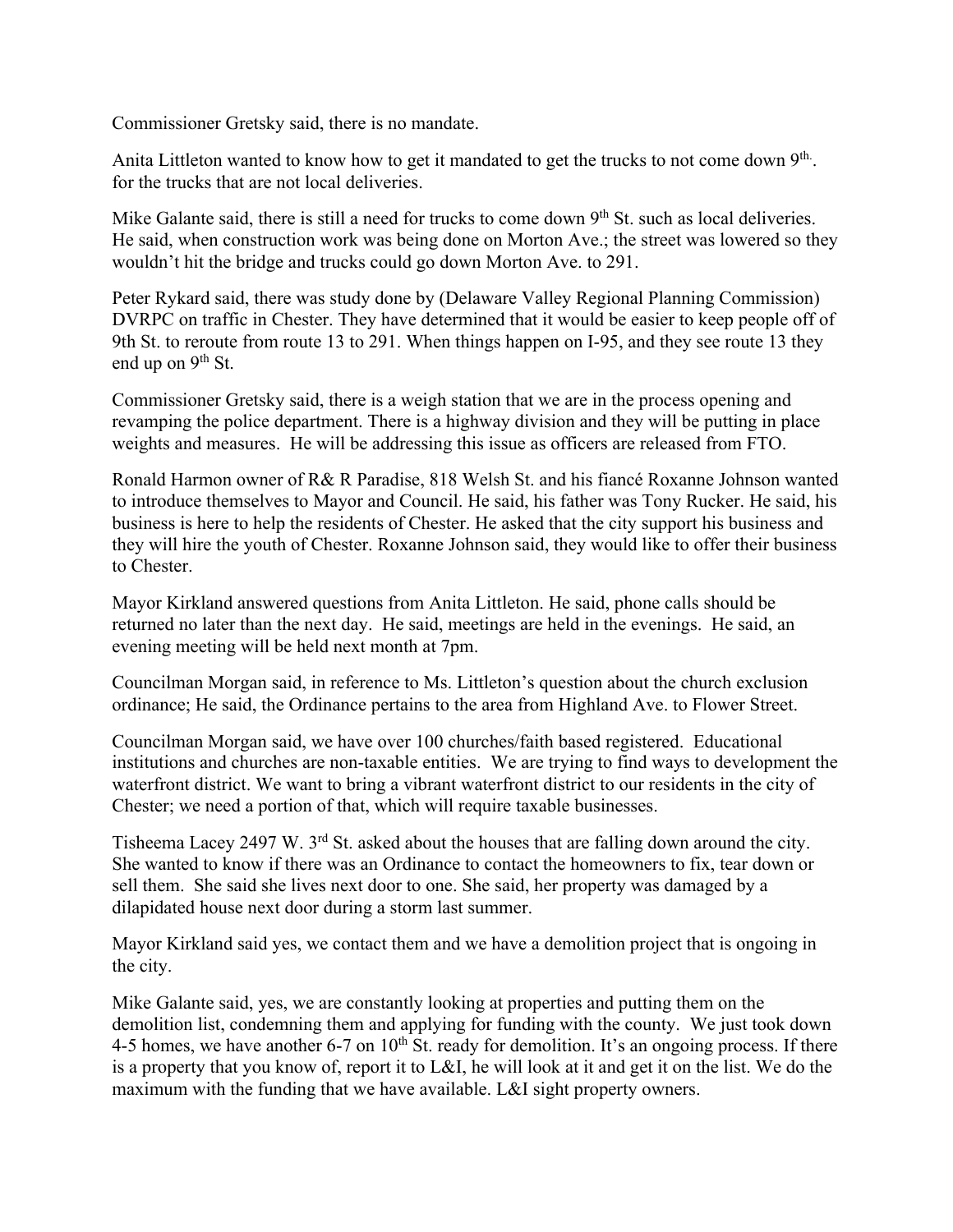Councilman Morgan said, there is a process that the City of Chester has to go through. They have to condemn the property and go through L &I. He said, one important thing is to make sure that we have the proper funding to do the demolition work. There is a list of potential properties that need to be torn down. We try to take those down first; it comes down to the health and safety within the City of Chester. If there is a property that you think need to be demolished, please send it over, so the proper steps can be taken.

Mayor Kirkland said, in other words, you become our eyes and ears at times. We appreciate that.

Councilwoman Elizabeth Williams announced that the PA Homeowners Assistance Fund is now open. This funding is for the people who own their home and have a mortgage. The program guidelines are more lenient. She said, you can come and get help to fill out the paperwork. Open house is March  $5<sup>th</sup> 10-2$  in Chester City Hall.

Councilman Morgan announced that there are job opportunities available in the City of Chester. A link has been created on the website www. chestercity.com. You will see the job description. He encouraged former employees to apply.

Councilman Morgan said, in reference to the American Rescue Plan and the earmark of 30 million dollars for the City of Chester; a community meeting was held back in October. He will be providing an update on the widespread of projects. A video presentation will be given so residents will be fully aware of what the ARPA funds are and its specific usage.

Councilwoman West reminded the residents that trash and recyclables should be put out no later than 4pm the day before. Trash should be put in trash cans and tied up. If paper is on your property, you are responsible for getting it up. She said, calls for trash issues have gone down significantly. She said, she and her staff are working on the illegal dump sites. Call 911 if you see anyone dumping illegally. They will be taking before and after video and pictures of dump sites.

Councilman Roots recognized Jamar Shaw, named the wide receiver coach at Rutgers University, Will Jones, Chester resident, appointed to the Delaware County Solid Waste Authority. He said, at 6:30 this evening he will be hosting the Sunship Building Yard #4 Segregation and Black Ship Building sponsored by Delaware County Historical Society. Heritage Bowl at City Hall; a jeopardy black history game for 5th graders at 11am. Youth activities on Saturday, in city hall community room from 1-3 for  $3<sup>rd</sup>$ ,  $4<sup>th</sup>$  and  $5<sup>th</sup>$  graders. There will be games, fun, giveaways, music, food, a vaccine clinic and magic show. He thanked Duane Lee for putting the event together. He thanked the public works department for going out and removing broken park equipment. He thanked them for cleaning up the belongings of a homeless person in a very sensitive way. He will he putting together a face book page for Chester Parks and Recs for activities that they will be doing in the department.

Councilman Roots said, there is a high-profile individual that is looking to put together a team of 9-11 years old to teach boys how to play baseball. He said, he can be reached at sroots@chestercity.com if anyone is interested.